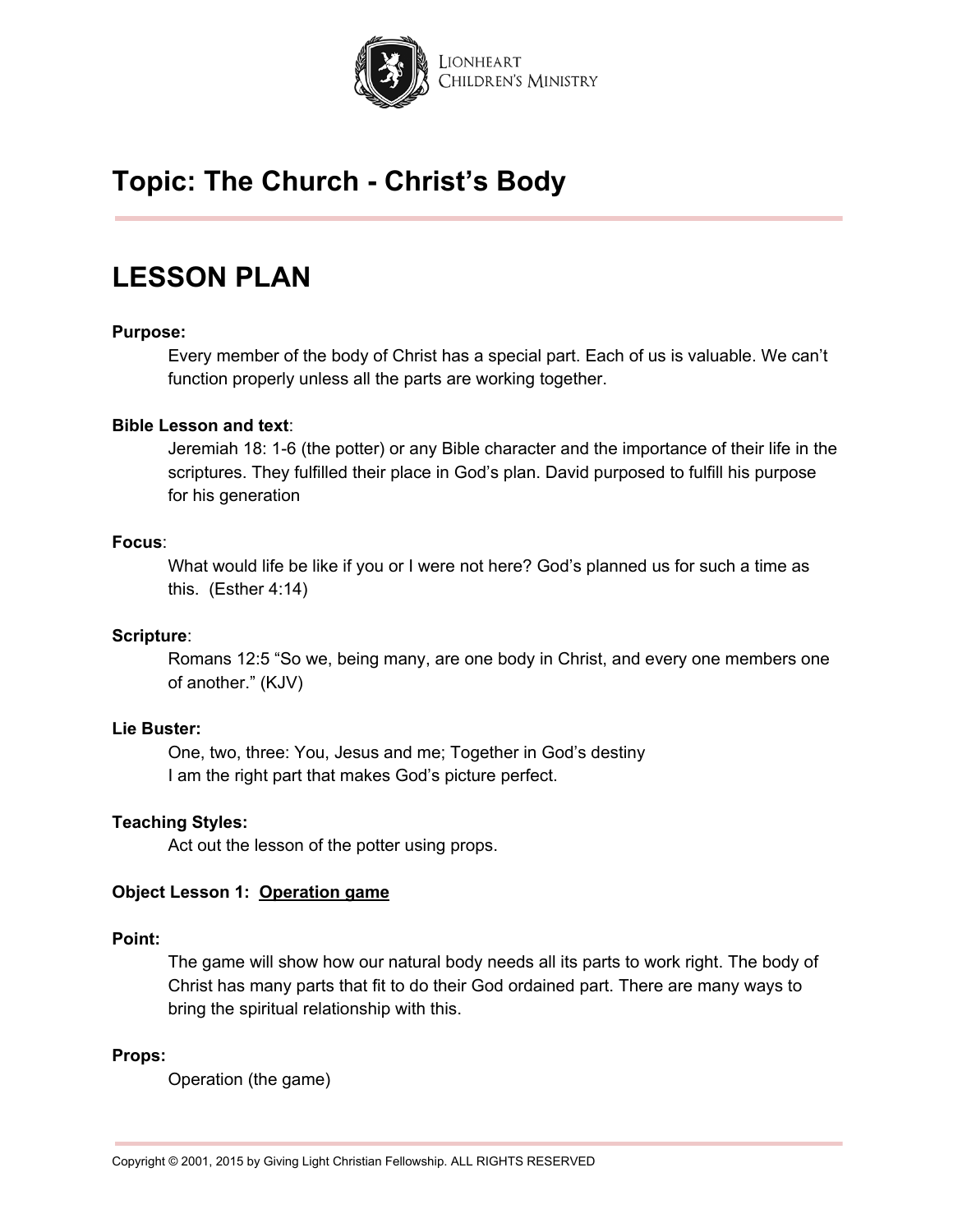

### **Directions:**

1. Let each child have a turn at the picking out the body pieces. Apply the scripture Romans 12:3-8, to pieces of the body parts and talk about how each of them has a ministry gift. To relate more to younger children, show pictures with the seven ministry gifts.

Prophesying Serving or Ministering **Teaching** Encouraging or Exhorts Giving Leading or Rules (as one who is put in front) **Mercy** 

- 2. Before the child can pick a body part from the game, they will repeat the memory verse. The game pieces can be placed on a picture of Jesus or the hand or heart of God to show how we all came from God. Then after each child has turn the pieces can be taken of the picture of Jesus and placed back in body with the children speaking one of the Lie Buster Identity Statements.
- **3. Teaching points:**
- A. These pieces are made to fit.
- B. Can they fit right in a different part of the body?
- C. Some parts of our body we have only one of each. Others we have more. Ask the children to name which we have one of and many parts that are the same.
- D. We need all our body parts. Would we want to have a piece of our natural body missing? Name some parts of the body and ask how it would affect us if we didn't have a hand or eyes, or a knee etc. Apply it to the body of Christ in the same way.
- E. Each of you have a special part given by God to make His body work the very best.

## **Object Lesson 2: The Kingdom Puzzle**

### **Point:**

The puzzle only has value when all the pieces are there. No one buys a puzzle if a piece is missing. The body of Christ has it's full value when it is complete and each piece can fulfill their purpose or destiny.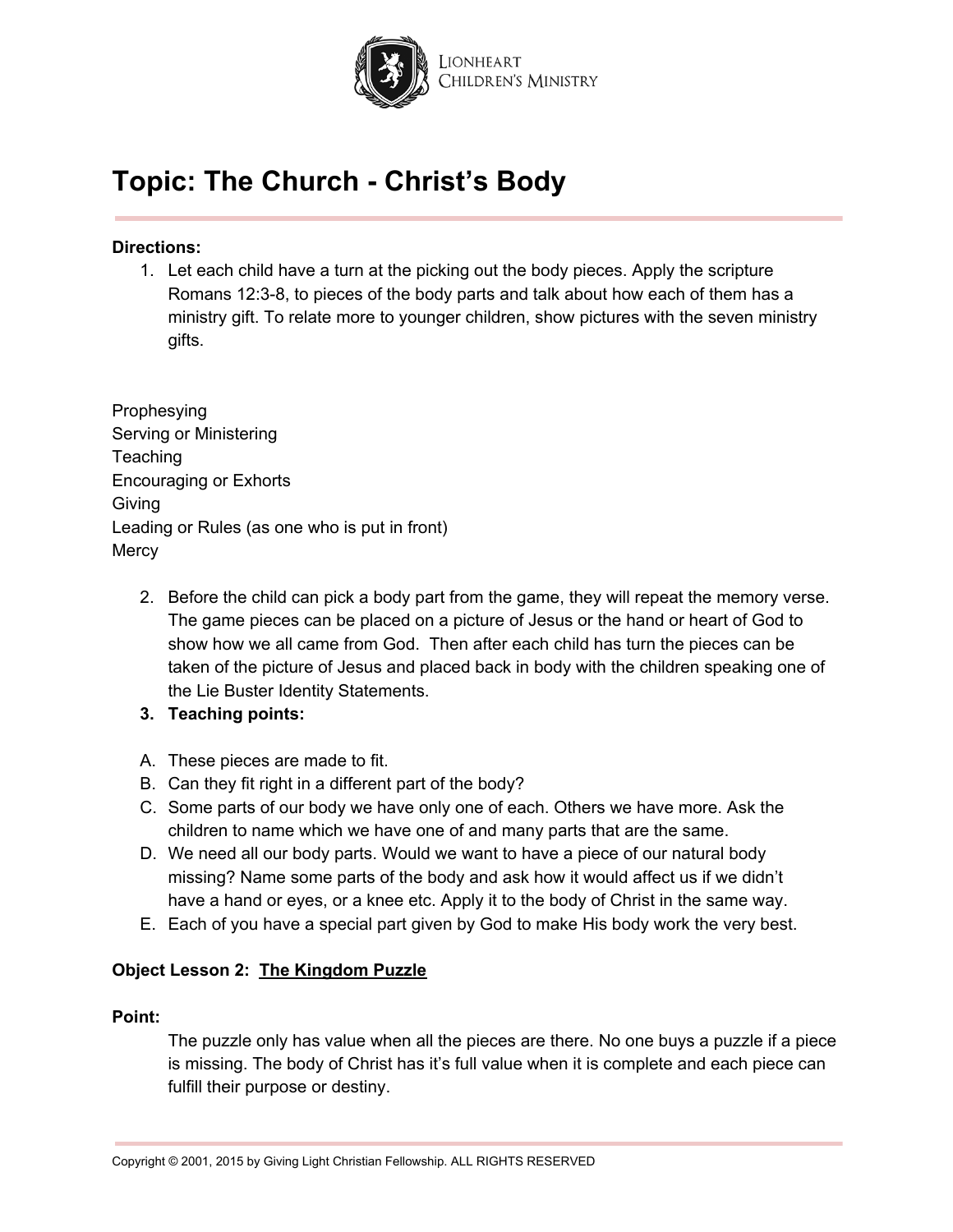

### **Props:**

Kingdom puzzle. To make: cover a child's hard board frame tray puzzle with a picture that represents the kingdom of God. Glue the picture and if possible put clear contact paper over it. Then take a knife and cut through the picture to make puzzle pieces. As an extra teaching, on the back of each puzzle piece write an Identity statement for the child who is using that piece will say, before they can place their piece in the frame.

### **Directions:**

- 1. Show the puzzle in tact. Ask which piece is the most important? How do the pieces get placed in the right spot? We have to put them in place. Just as God puts us in place in His Body.
- 2. Remove one piece. Ask how the picture looks with one part missing.
- 3. Allow the children to put the puzzle together, saying an identity statement or the memory verse as they each take a turn.
- 4. Keep the missing piece hidden to make a hole. Say this just doesn't look right. This is how our class is also when one of the children is missing.
- 5. Who wants to help look for the missing piece? Allow a child to find the missing piece and place it in the puzzle frame to make it complete.
- 6. When we pray for others, that is one way that they are brought into the body of Christ. Thus bring the pieces or people into the place where they are to be.

## **Object Lesson 3: Identity Booster**

### **Point:**

As the children begin to list the qualities of their classmates the revelation of the value and gift each child is becomes clear. This becomes an identity builder.

- 1. Write each child's name on a board.
- 2. Ask the class to share something special such about each child. Write beside their name giftings, talents positive comments from the class.
- 3. As the children share, they will soon become increasing involved. Only allow things that edify. Do it for each child. When done, say each child's name out loud and read all that the class spoke concerning that child.
- 4. Example: Caleb is: kind, funny, a good prayer, a good friend, makes me laugh, is a good hugger, draws good. This is such an anointed lesson. By the time you are nearing the end, the children are so eager to speak the good over each other. Before your eyes you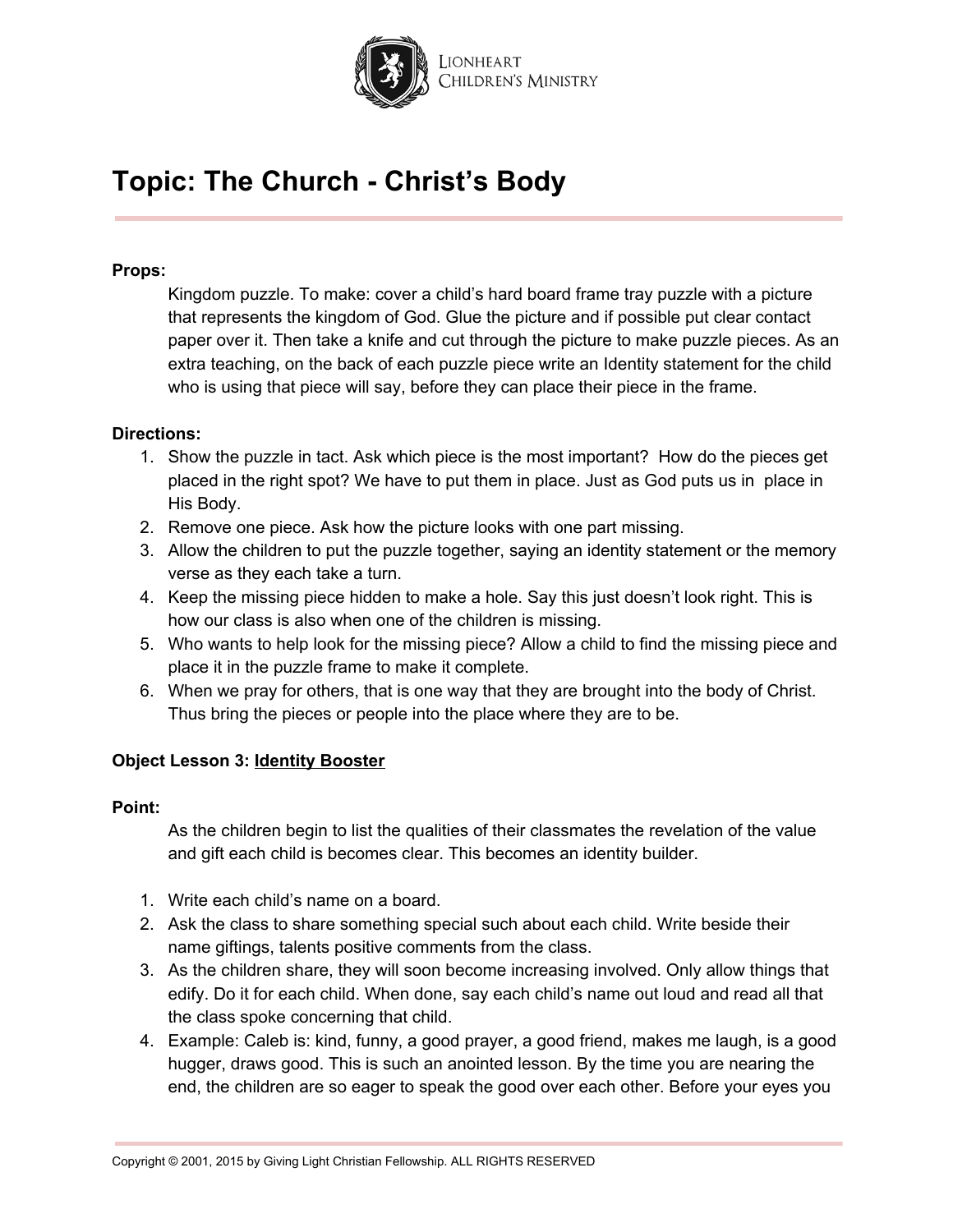

can see the transformation come to the children and the class as the voices declare who each child is. I believe healing is released through this lesson.

### **Object lesson 4: All the Ingredients???**

#### **Point:**

God's has a plan for His church. A recipe is a plan to make something good. If the recipe is followed success will come.

### **Props:**

A recipe for something kids like such as cake, cookies, etc. Have all the ingredients assembled and ready to add to the mix plus some other things that would never be put in food (hand lotion, baby powder, cough drops, soap).

#### **Directions:**

- 1. Show the class the recipe. Have all the ingredients assembled and ready to add to the mix.
- 2. As you preach about each ingredient being important, decided to add some hand lotion, baby powder, cough drops, soap (just silly stuff) that the kids would not want added to the mix. Ask them why that should not go in the mix? Exactly: each thing has a purpose; just as we do in the body of Christ and God's kingdom.
- 3. To add to the validity of the lesson, you could label the unwanted ingredients that are not in the recipe as Lies the enemy tells us concerning our value and place in the body of Christ. Just like lies are unwanted and do not belong in God's recipe or plan for our lives.
- 4. Examples of lies:

You are too young to be on a prayer team. Your prayers are not heard by God. Jesus loves the ones that sit still in class more. If you keep your offering to buy school lunch that will be alright. You should be first or there won't be any left for you. The teacher never asks you to help because you are too shy. Your teacher likes the girls better than the boys. Only boys are powerful enough to fight the devil.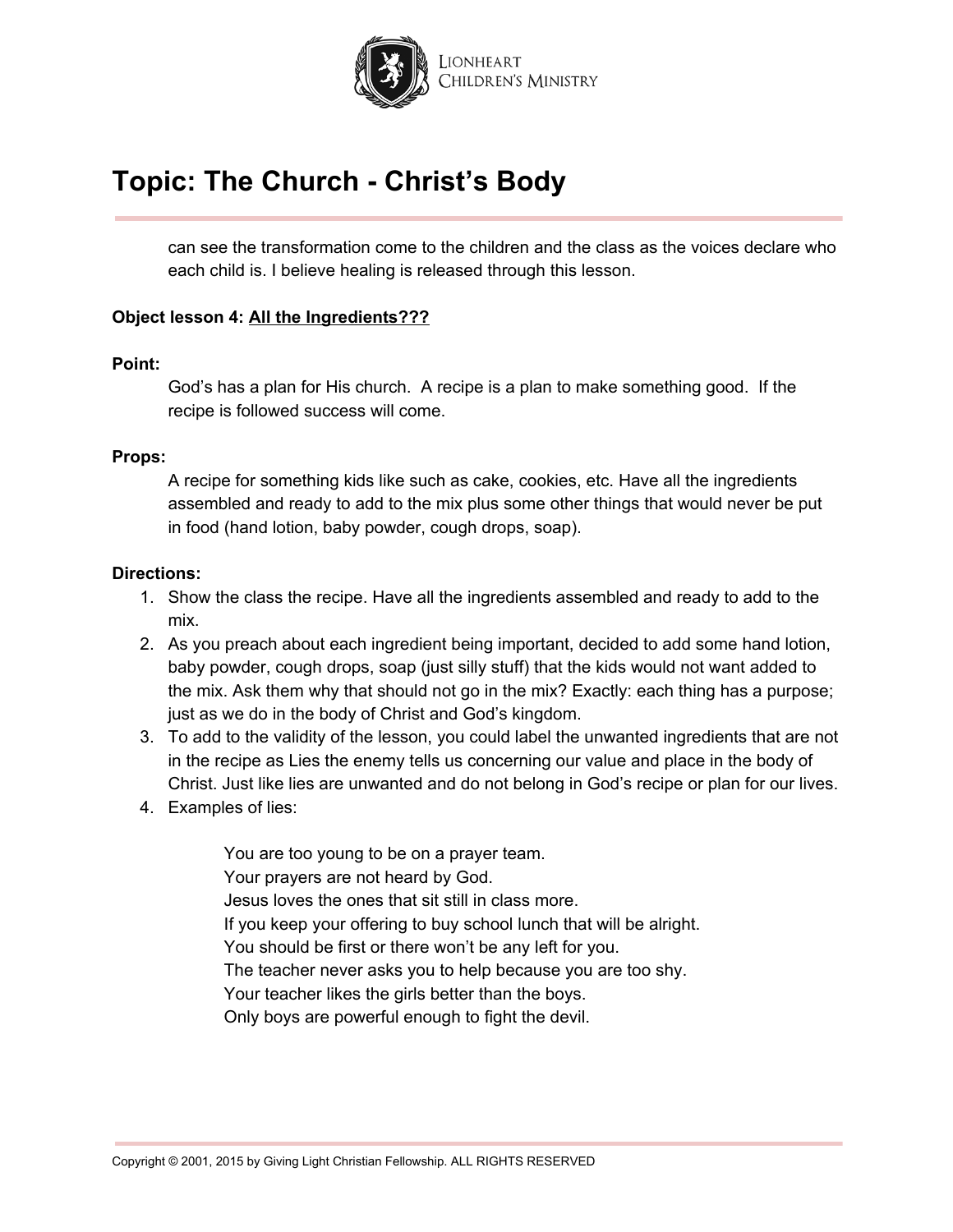

## **Object lesson 5: What's Missing?**

### **Point:**

This is a seek and search type of teaching activity. As the children are asked the questions they begin to realize how different life would be is things or people were missing.

### **Directions:**

- 1. Ask the class, What would our class be like if: These things were not in the room. Name things and remove them if from their sight. Or have the class imagine what it would be like without these things.
- 2. What would church be like today if some people didn't come: teacher, helper, pastor, ushers, cleaners didn't clean this week, worship team stayed home, etc.
- 3. What would our family be like if???
- 4. Show them a very short Bible story book. Read it to them. Then ask: What would this book be like if there were pages missing. Tear some pages out and throw them in the trash can. Try to read the story again.
- 5. Again, this reinforces the truth that each one of us is a part of the plan or story of God and His kingdom. We all have an important part to be and do all He has put in us for the plan of History to be complete.

## **Object Lesson 6: Popcorn Explodes**

## **Point:**

Just like we all start in life like a tiny seed. Inside each seed is the potential to become so much more. It takes certain conditions to become a mature (grow) child of God.

### **Props:**

A half cup of popcorn kernels; a popcorn popper, preferably one that takes oil. Small bags to send the popcorn home with the children.

### **Directions:**

1. Show little seeds. Show big bowl. Put seeds in bowl. They are so small. Do these seeds fill the bowl? But when they are put in the popcorn popper, they become what they were destined to be.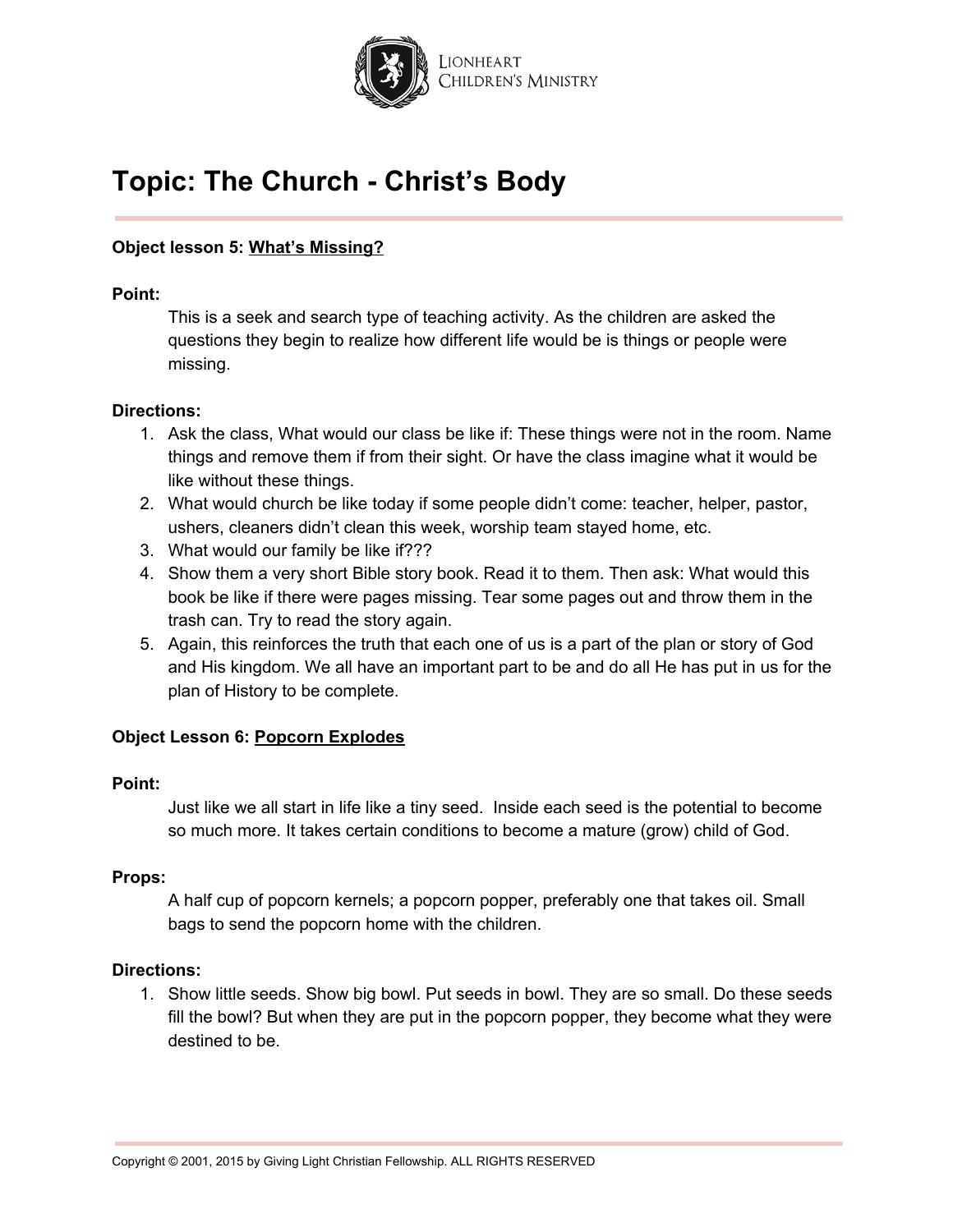

- 2. Put the seeds in the machine. As the children watch preach the message and ask questions. Did the seeds pop right away? No it took some time. Did only one seed pop? No.
- 3. Pour the popped kernels in the bowl. The seeds together filled the bowl. Wow! What started out so small grew to fill the bowl.
- 4. The church together will fill the earth with the glory of God. We become transformed in the presence of God. Oil (Holy Spirit) keeps us from getting stuck. He is the oil of joy, power, wisdom, comfort. The heat or fire is necessary to cause the growth process or popping of the corn seed.

## **Object Lesson 7: The Flash Light**

### **Point:**

A flashlight is only used in certain situations, but how many are glad there are flashlights? Just like the body of Christ, some only have their purpose come forth at certain times. Also the flashlight needs all its parts to be able to work. One missing part will keep the light from shining.

## **Props:**

Flashlight

## **Directions:**

- 1. Ask the class what this is? (Hold up the flashlight.) What is it used for? When is it used? Is it useful during the day time? Is it useful to bake bread? Is it used to light candles with? (Elaborate on these if time allows.)
- 2. What are the parts of this flashlight? Take the parts out and talk about what each part does.
	- A. Batteries
	- B. Switch
	- C. Light bulb
	- D. The body casing
- 3. What if one of the parts is missing? Would the light work? So we need all the parts.
- A. Think, if the light bulb could talk and complained and threw a temper tantrum because it never wanted to be the light bulb. No one really looks at the light bulb. They only see the whole flash light. Or do it with the batteries. Same scenario. (Be dramatic and act out the part.)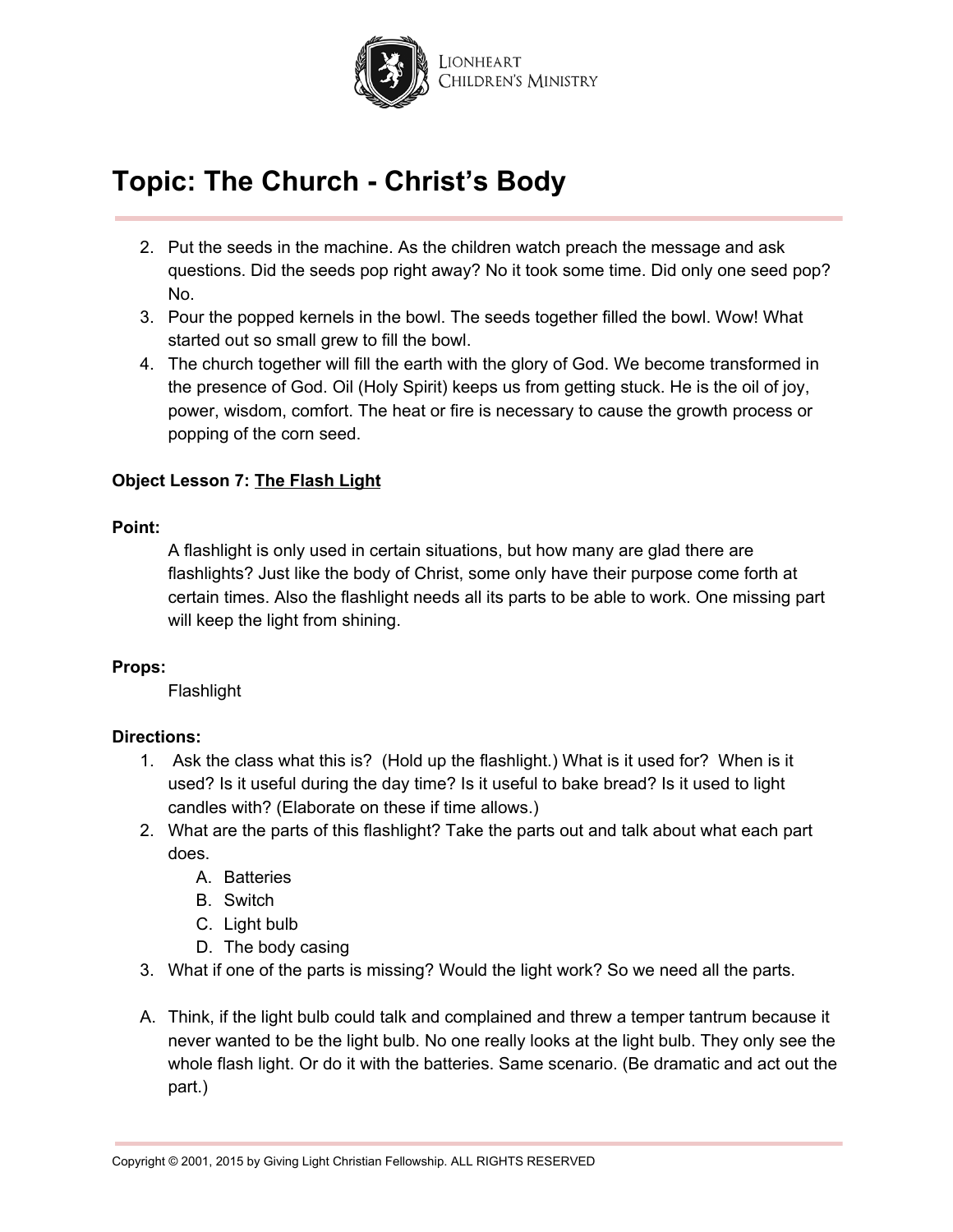

- 4. Now put the pieces together properly, but put the batteries in wrong. Turn on the switch. What is wrong? I thought all the pieces were together? What looks right, sometimes is not right. There is only one way for the batteries to go in for the light to work.
- 5. Put the flashlight together right and show how when we all do our part the right way the whole will work.
- 6. At this point, if a helper is doing the illustration the teacher can conclude with the following or the helper can continue with the following points.
- 7. **Conclusion:** Do we ever want to do things a different way and then find out our way didn't work? Obedience to God is necessary. The body of Christ can do the same thing. Their way doesn't work right. Even children are sometimes frustrated because who they are doesn't seem that important. Do any of you ever get jealous or pout because you didn't get to do what you thought you should? God in His wisdom, knew what each of was made for and put us right where he wanted us to fulfill His plan. Some times He is checking out our hearts to see if we will keep pure words and attitudes. Or sometimes there is something that God made for you that only you can do and we need to stop looking at what others get to do. We need to be faithful to our parents, teachers, pastor etc. and do what we know is in our heart. Let God add to us.
- 8. **Extra point:** The batteries need to stay charged or get recharged to keep working. Our relationship with Jesus is the same way. We grow weak, dim, etc. apart from Him. We want to be ever ready. Be a finisher as well as a starter.

## **Object Lesson 8: The Difference a Day Makes**

#### **Point:**

This demonstrates how each one of us has a choice to make every moment to serve God and do what we have committed to do.

- 1. A helper will teach the scripture with the children. The teacher goes out for a moment and comes in with a bathrobe on and a sale flyer (or another flyer that has many fun things to do.)
- 2. The teacher tells the helper she has decided she doesn't want to be a teacher today. The teacher say she wants to go to this big sale and amusement park. She just can't miss it. It is only today!
- 3. The helper ad libs with the teacher and reminds her she is a teacher to this class. Her decisions will affect the whole church and all these children if she chooses not to arise for God today.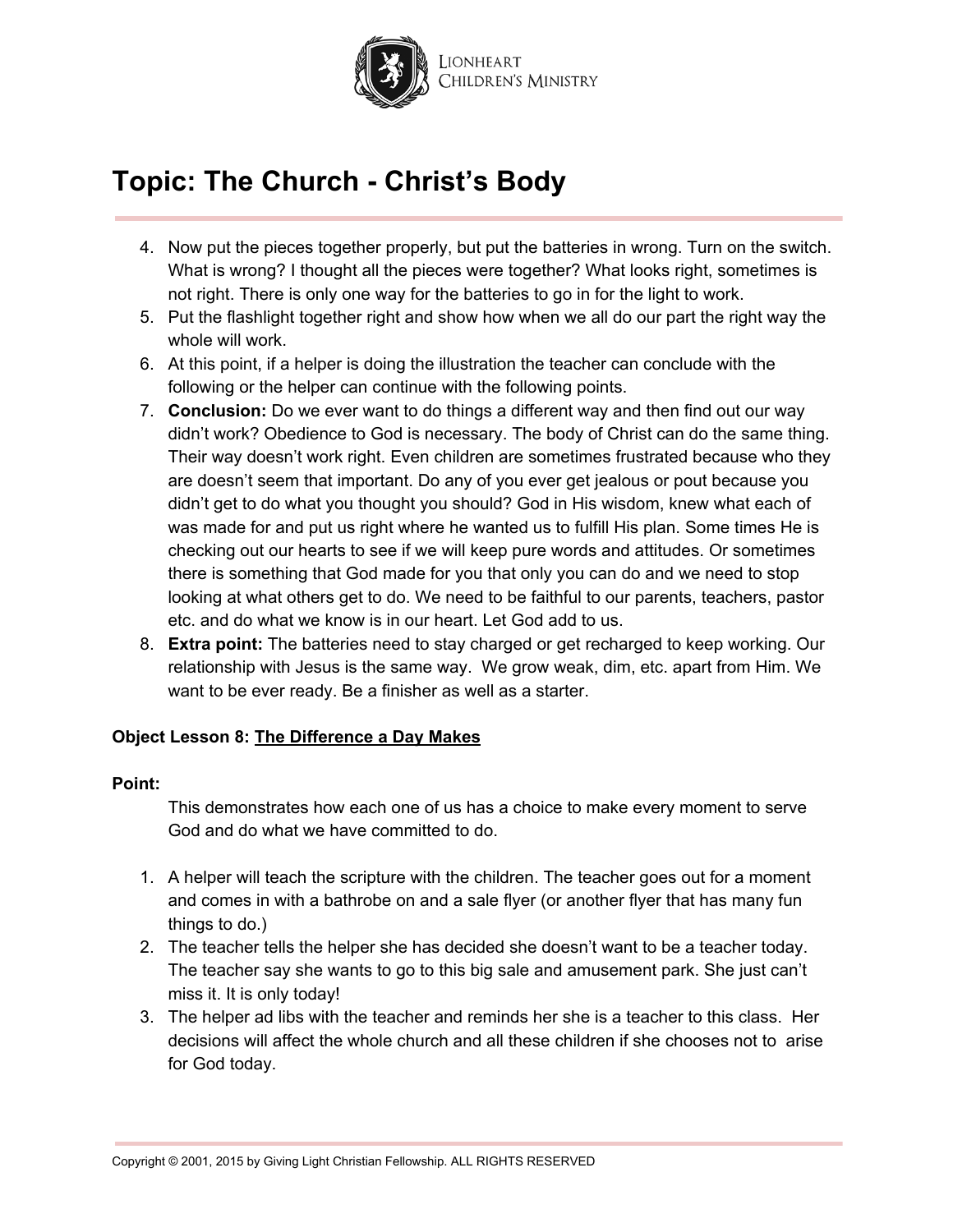

- 4. Reminds the teacher she has something very special to give and share. These children are counting on her. The teacher is very important in God's big plan. Doing what she wants is selfish.
- 5. The teacher finally "wakes up" to the realize she was yielding to temptation. She repents and asks the class to forgive her.

### **Object Lesson 9: The Gift IS In The Bag**

### **Point:**

For each of us to be a functioning part of the body of Christ, we must come out and do the work of the ministry. This is more than just functioning in our "gift".

### **Props:**

Colorful gift bags. Inside each bag place a word or picture of a service, function or ministry that a child could be and do at their age or have pictures or names of different vocations such as a dad, police officer, painter, cook, ect.

### **Directions:**

- 1. There are a number of ways you can use this. Relate to romans 12:3-21; 1 Corinthians 12.
- 2. Set the bags around the classroom. Seeing them will generate excitement and expectancy. Teach this lesson later in the class.
- 3. Tell the class that you have gifts in the bags to share with them. Those who are obedient will have a chance to open a bag later in the class.
- 4. As the bags are opened and the word or picture is shared, ask the class who they think of when they hear that word. Write the name on the chalkboard.
- 5. You or a child can then demonstrate the different ways the parts in the bag operate. use the parts in the bag in such a way that we want all the gifts. We don't want to have any of them missing or taken away.
- 6. Personalize the bags to fit the children in your class. That will help the children to see the value each of them has personally and in relationship to each other.

### **Alternative to Lesson:**

1. Using the gifts in Romans 12:3-8, write each gift on a separate card and place each card in a pretty gift bag.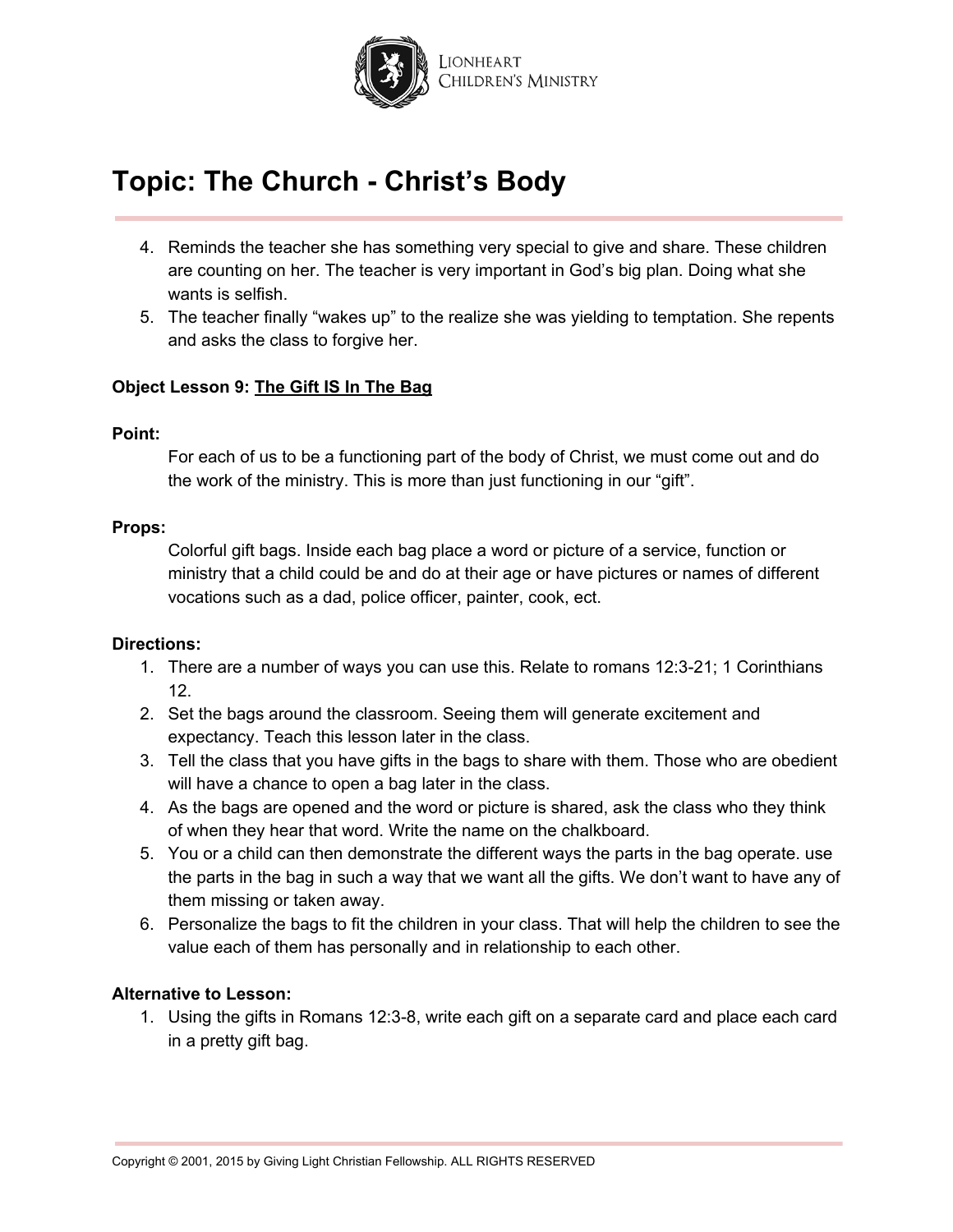

- 2. As the children take turns pulling them out, give a brief teaching on each and have your child helper tape them to a volunteer. Allow the child to decide what part of the body to tape the gift card to.
- 3. these gifts are given by God. With the gifts comes a supernatural grace to function in the gift. We as Christians are all to minister in these giftings. But when God gives a special gifting to a believer it is like a natural function of the person because of Christ in them. It is the gift that flows because of god's special grace.
- 4. When the body of Christ is functioning in these gifts there is no lack.

### **Object Lesson 10: Character Shows**

### **Point:**

Our character is not determined by the gift, but by our obedience to the Word of God. It is not what we feel we should do, but what is just and right according to the scripture and the Spirit of God. The Holy Spirit prompts us to obey the Word. When we do good we will feel good inside.

### **Directions:**

- 1. The bags used in the previous lesson could also contain different things we do as Christians, that have nothing to do with the unique gift God gave us. One deed per bag. (See examples below)
- 2. Or put up a list of situations that we encounter in daily life and ministry. Ask the class which person would be best to do this deed. NOTE: the correct answer will always be the christian.
- 3. As the answers are given, you can assign the deed to one of the people they think should do the deed, such as the teacher, the leader, the giver (or if you are using vocational pictures such as police, nurse, judge, ect.)
- 4. Your point will be that we are all to "put on Christ" everyday. Our gift will make room for each of us as we do as Jesus did. He served and obeyed His Father. We do as Jesus did, not only what our gifting is.
- 5. Examples:
	- A. Speak kindly to your neighbor
	- B. Do what is good for others you meet.
	- C. Suffer when people speak mean of you or Jesus.
	- D. Be patient with hateful people.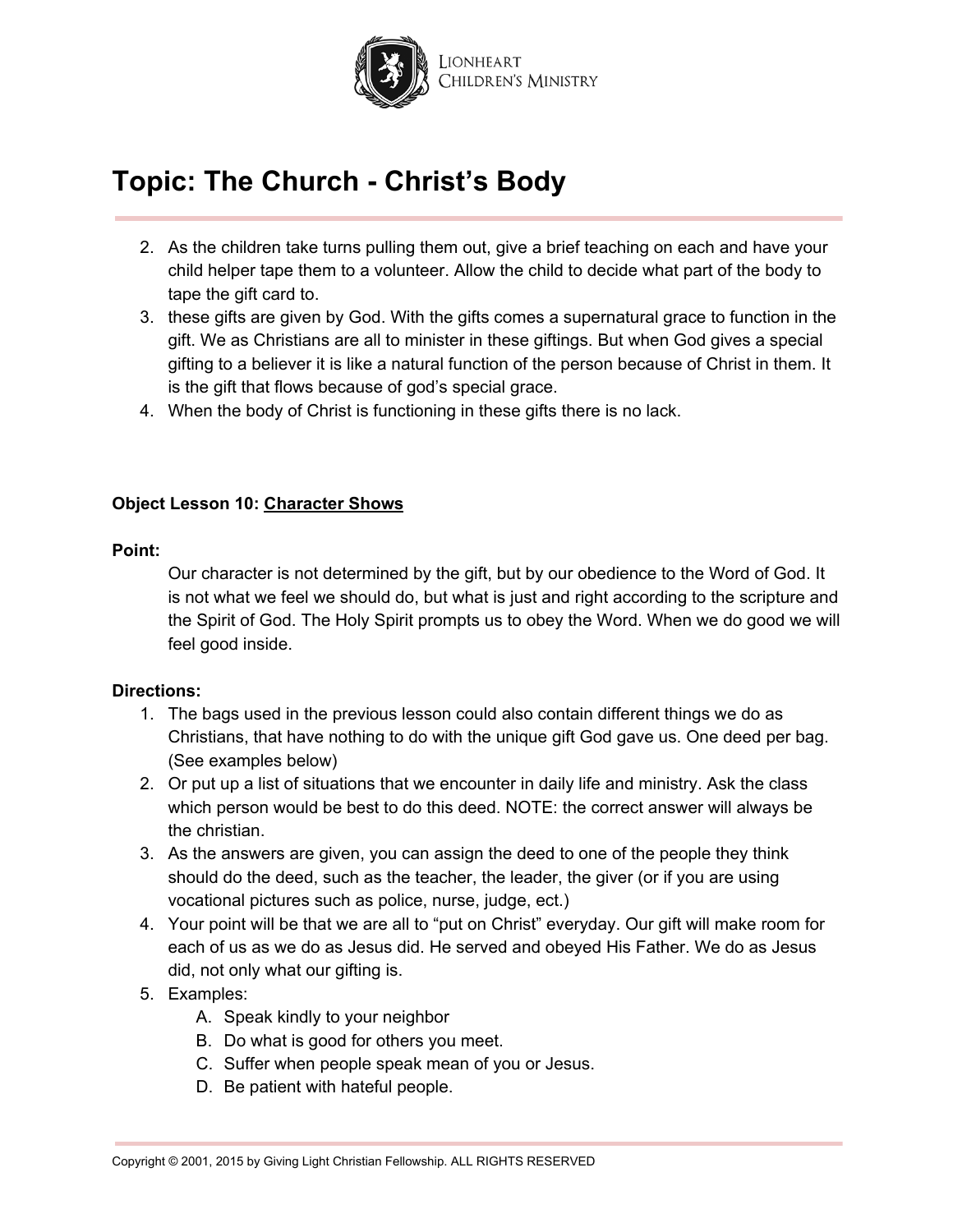

- E. Teach others Godly ways.
- F. Give to the poor.
- G. Pray for the leaders.
- H. Preach the good news.
- I. Study the Bible.
- J. Weep with those who weep.

**Alternative Teaching:** (this is especially good for younger children.) Paste the examples above on pretty cards. "Hide" them in the Bible. Tell the class that we want to look at God's word for direction of how we should live. These examples are read out loud as the children take turns searching the Word.

## **DRAMA SKIT**: **Pastor, Pastor, Only You Can Save the Day**

### **Point:**

Taken from Eph 4:11-13 "It was he who gave some to be apostles, some to be prophets, some to be evangelists, and some to be pastors and teachers, to prepare God's people for works of service, so that the body of Christ may be built up until we all reach unity in the faith and in the knowledge of the Son of God and become mature, attaining to the whole measure of the fullness of Christ."(NIV)

One person is not the body and can not do all the work of the ministry. They get burned out. Only Jesus is the Savior and the head of the church. Each person taking their place causes the release of the full expression of the others gifts.

## **Parts**:

Enough for six people.

## Pastor Darrell:

(kneeling in prayer for the church.) Pray out loud with a few prayers.

### Debbie:

(church secretary) Pastor, I am sorry to interrupt you in your moment of prayer, BUT the greeters just called and said they would be late. Their timer went out on the oven and just as soon as Marv gets it fixed, they will be here.

### Pastor:

(Standing up) Marvin needs to fix the timer now?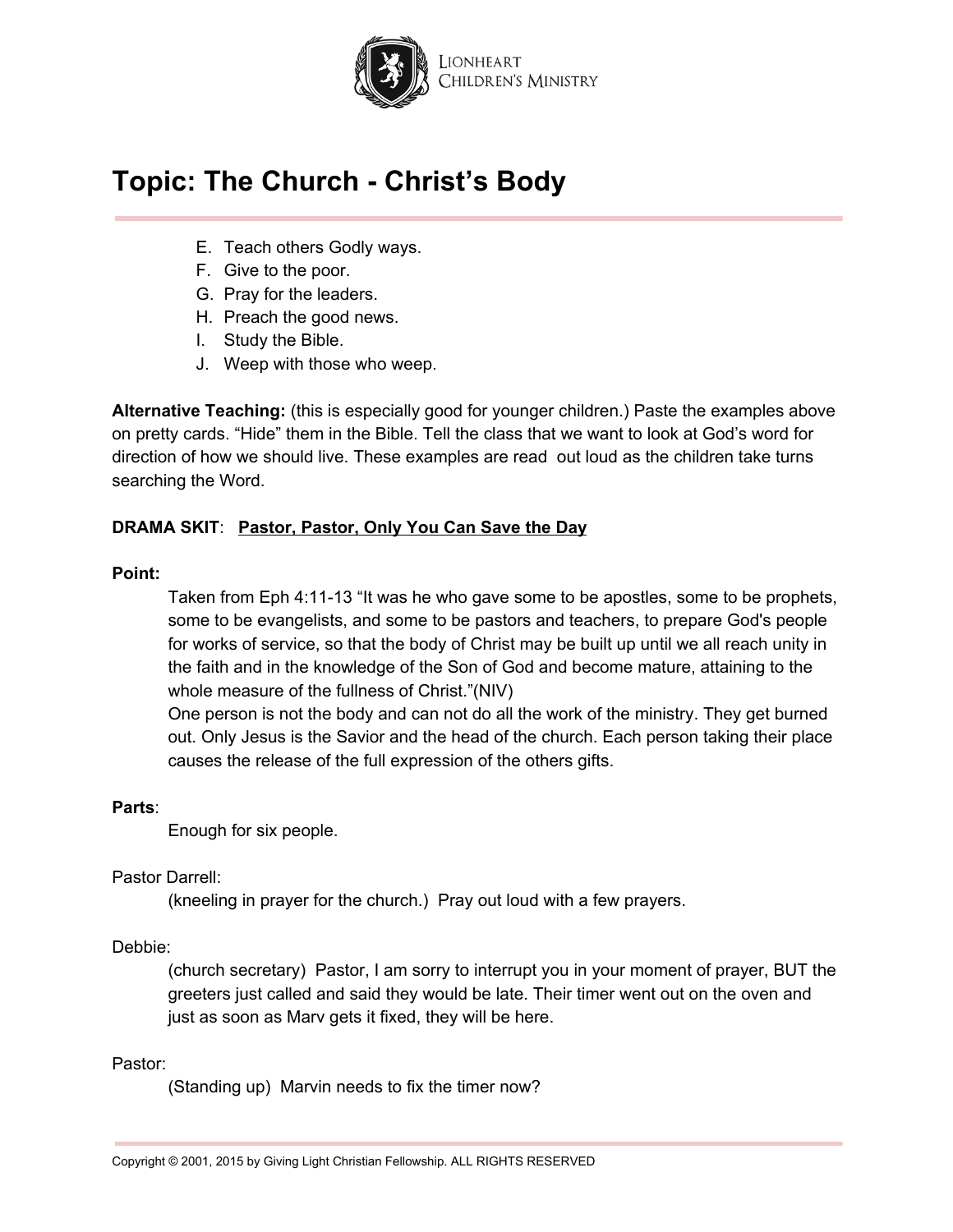

#### Debbie:

Well, yes! He wants his roast started on time so when he comes home from service the meat will be ready to eat. So they wanted you to fill in for them. (Exits)

#### Pastor:

(With a disgusted look, walking toward the "door") So begins, another Sunday morning. Lord, (looking up) I pray your timer goes off to bring the body to it's full ministry. SOON!!!!!!

### Loretta:

(Arriving looking disheveled, straightening her dress as she goes to shake hands.) Why, praise the Lord! Pastor Darrell, looks like greeters are late again. (Shakes her head in haughtiness and rolls her eyes)

#### Pastor:

(Shakes hands) Good morning Loretta. God bless you today.

### Loretta:

Oh, pastor, I have a prayer request for you. Do you think you could fit it into your day? (She pulls out this extremely long paper from her purse.) You are "the Man" of prayer. No one prays like you do.

### Pastor:

(Looking at the "request") Did you say prayer request? This looks more like the

#### Loretta:

It's not that much! Once you get started, it should only take...(counting on fingers) 7 hours!! And then when you have a minute, could you give aunt Betty, and cousin James and uncle Albert each a call. They are lonely and miss seeing you. No one makes phone calls like you do. Only you can save the day!!!!!!!!

#### Pastor:

(looking weary) Well I will do the best I can. Can't promise today for sure.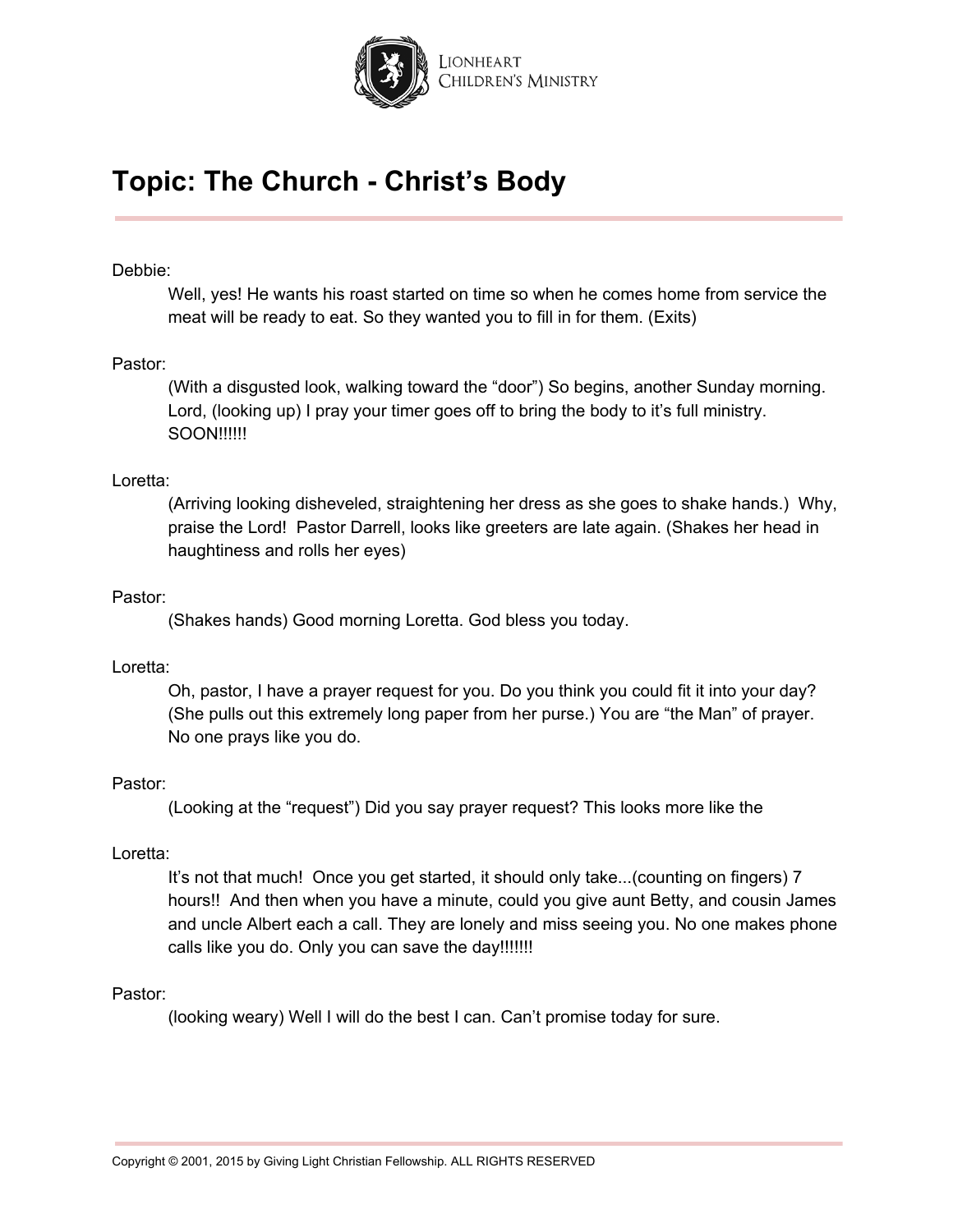

### Connie:

(comes bursting in during the conversation.) Hi, sister Loretta, Praise the Lord, pastor Darrell. Are you done, Loretta?

### Loretta:

You just go right ahead, sister Connie. I gave pastor my prayer request for the day. He is such a man of faith and prayer. (Exits)

## Pastor:

(shakes hands) God bless you, Connie. Are you here alone again today?

### Connie:

Yea, pastor and that is just what I want to talk to you about. (Shaking your finger) That no good husband of mine is about ready to have his dinner set out at the dog house.

### Pastor:

Sister Connie, Would God serve you with the dogs? Your husband is a godly man. And you are a godly woman.

### Connie:

I may be but, you should have seen how he was shaving this morning for church. Then he wanted to wear his sweatshirt and baggy jeans. I told him that is no way to come to the house of the Lord. Can you imagine what God would have thought of that????

## Pastor:

Connie, I can imagine!

### Connie:

Well, since Jason didn't come for service, I told him I would have you over for dinner. Then while you are there you can set him straight. Can't you???

### Pastor:

Dinner, well I have a previous invitation.....so that will not.....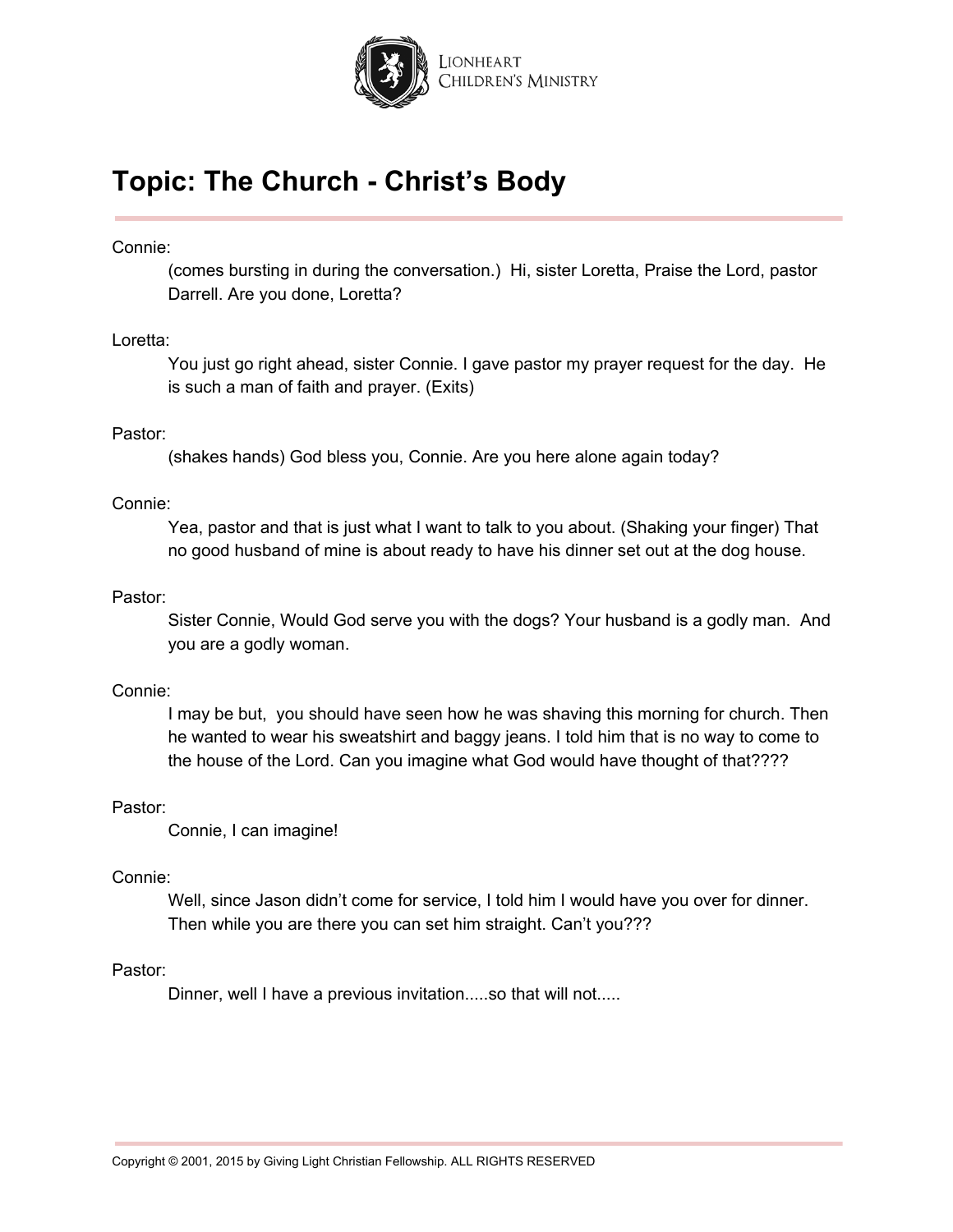

### Connie:

(starts sobbing) Pastor, you just have to come for dinner, my life with Jason is at stake. Only you can set him straight. I **never** have any problems, it is always him. You can't let US DOWN! You WILL come? Only you can save the day....

#### Debbie:

(interrupts Connie carrying a plunger) Pastor, I hate to interrupt you, but the men's and ladies toilets are overflowing and this plunger isn't working.

#### Pastor:

(throws up hands) Praise the Lord! Now, I got leaking toilets and leaky women. What's a pastor to do! Where's Fred?

#### Debbie:

Well he took this Sunday off to go fishing.

#### Pastor:

Fishing on a day like this? He's are only toilet unclogger.

#### Debbie:

(Speaks as she exits).....But he'll be back. Hurry pastor!!!! Only you can save the toilets.....

### Pastor:

I'll be there when I get......

#### Nicole:

(runs in) Pastor, hurry the boys are out in the field having a big fight. I saw blood, dirt and spit flying.....

#### Pastor:

Those boys are at it again?

#### Nicole:

I told them I was going to tell pastor. You just got to stop them. Hurry, pastor, only you can save the day....(Runs out)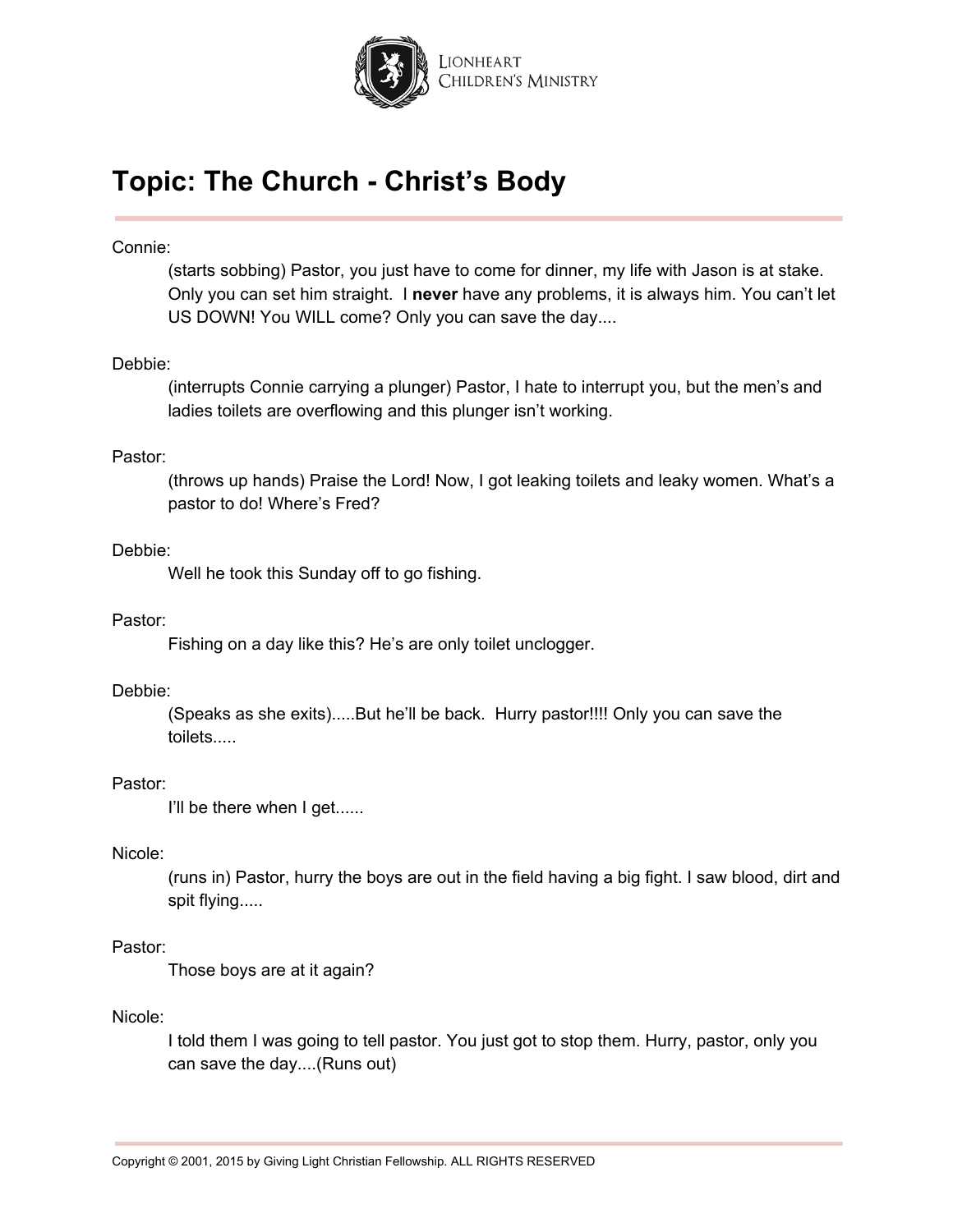

Connie:

(looking disgusted) I'll see you at dinner, pastor. RIGHT!!! This in not a **good time** to talk. (Exits)

### Pastor:

Good time!!!! When is a good time? (Looking at his watch.) The service starts in five minutes and I have toilets flooding the bathroom, blood and spit flying all over in field and.......a prayer LIST a mile long (holds it up)........two dinner invitations.......and what else........late greeters

### Debbie:

Oh, pastor, just look at this! (shows an announcement to him) The copier is messing up. You just have to fix it! We won't have enough flyers to hand out for the baptismal you are having this evening......(exiting) Only you can save the day......

### Pastor:

It isn't going to happen. I have a sermon to preach in one minute and the greeters still are not here and......

### Tracey:

(comes in dancing) Pastor, pastor; I just wanted you to watch my special before the service.

### Pastor:

Sister Tracey, I would but, I have a sermon to preach in 30 seconds....

## Tracey:

This will only take 10 seconds. You still have plenty of time left. I'll just show you the end. (Do a few quick moves and stop in a cross position) It is Jesus hanging on the cross and the Father says, "Son, only You can save the day"........What do you think, pastor?

What's wrong with this picture?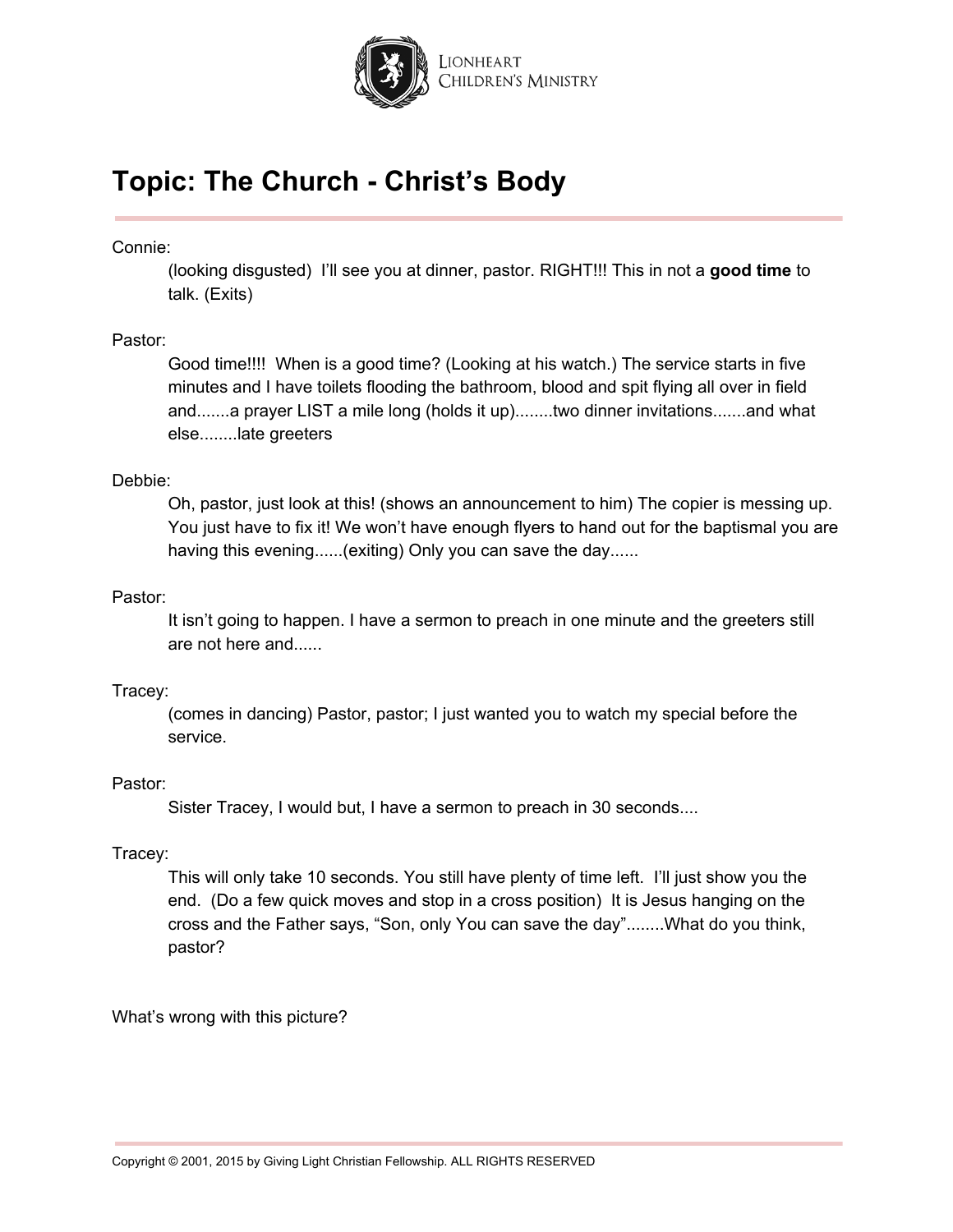

**Additional Idea:** Locate a special gift in each of the children in class. Play upon the value of each child and how special they are. How much they mean to each other and to you.

## **THE CHURCH IS CHRIST'S BODY TEACHERS NOTES**

READ: 1 Corinthians 12: 1 - 31

## **1. The church is the creation of Christ. He builds His church.**

Matthew 16:18 "You are Peter, a stone; and upon this rock I will build my church; and all the powers of hell shall not prevail against it." (TLB)

## **2. He has chosen the five fold ministry to equip His church. They are gifted from God, given as gifts to the church. Thus, bringing the gifts in the church to be realized and released.**

Ephesians 4:11-13 "And He Himself gave some to be apostles, some prophets, some evangelists, and some pastors and teachers, for the equipping of the saints for the work of ministry, for the edifying of the body of Christ, till we all come to the unity of the faith and of the knowledge of the Son of God, to a perfect man, to the measure of the stature of the fullness of Christ;" (NKJ)

**3. God put members in the church according to His will and for His purpose to fulfill the vision of each local church.**

1 Corinthians 12:18 "But in fact God has arranged the parts in the body, every one of them, just as he wanted them to be." (NIV)

**4. The church is a group of believers being built up into a living body, an example of Christ on the earth. The building is a house for the church.**

1 Corinthians 12:27 "Now you are the body of Christ, and each one of you is a part of it." (NIV)

**5. The church is under the Lordship of Jesus Christ. This body is governed by Christ and in unity with Him for the fullness of His body to be effective and productive.**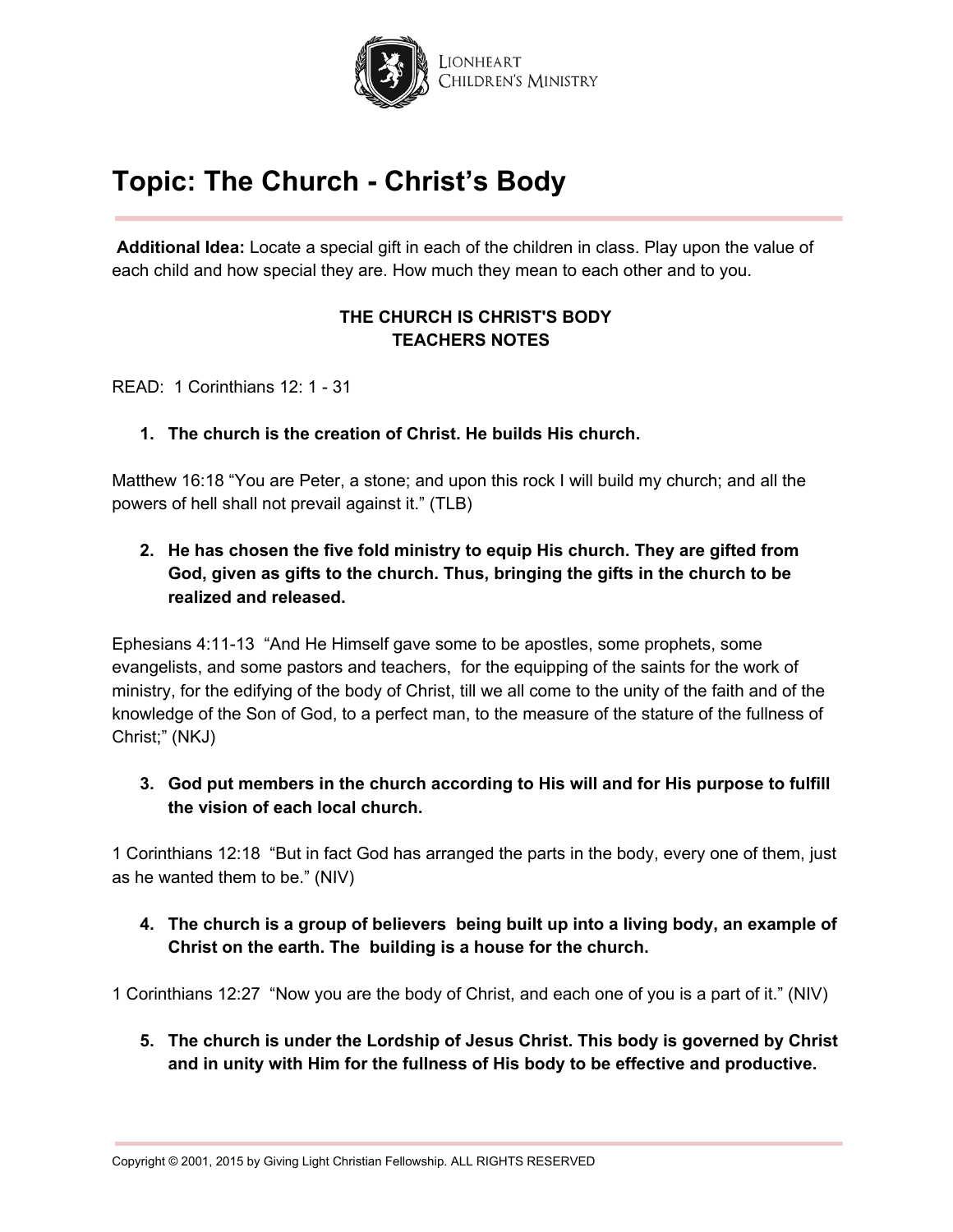

Ephesians 1:22, 23 "And God placed all things under his feet and appointed him to be head over everything for the church, which is his body, the fullness of him who fills everything in every way." (NIV)

**6. The body is to be rightly related and joined to each other; in unity and submission one to another, therefore bearing witness of His love and the design of being interdependent with each other. All members need each other; this causing growth and value of one another.**

Ephesians 4: 13-16 "until we all reach unity in the faith and in the knowledge of the Son of God and become mature, attaining to the whole measure of the fullness of Christ. Then we will no longer be infants, tossed back and forth by the waves, and blown here and there by every wind of teaching and by the cunning and craftiness of men in their deceitful scheming. Instead, speaking the truth in love, we will in all things grow up into him who is the Head, that is, Christ. From him the whole body, joined and held together by every supporting ligament, grows and builds itself up in love, as each part does its work." (NIV)

## **7. God has a purpose for bringing the body of believers together to form one church; one body, releasing His gifts.**

Acts 26:16-18 "'But rise and stand on your feet; for I have appeared to you for this purpose, to make you a minister and a witness both of the things which you have seen and of the things which I will yet reveal to you. 'I will deliver you from the Jewish people, as well as from the Gentiles, to whom I now send you, 'to open their eyes, in order to turn them from darkness to light, and from the power of Satan to God, that they may receive forgiveness of sins and an inheritance among those who are sanctified by faith in Me.' " (NKJ)

Ephesians 2:19-22 "Consequently, you are no longer foreigners and aliens, but fellow citizens with God's people and members of God's household, built on the foundation of the apostles and prophets, with Christ Jesus himself as the chief cornerstone. In him the whole building is joined together and rises to become a holy temple in the Lord. And in him you too are being built together to become a dwelling in which God lives by his Spirit." (NIV)

John 17:20-26 "My prayer is not for them alone. I pray also for those who will believe in me through their message, that all of them may be one, Father, just as you are in me and I am in you. May they also be in us so that the world may believe that you have sent me. I have given them the glory that you gave me, that they may be one as we are one: I in them and you in me. May they be brought to complete unity to let the world know that you sent me and have loved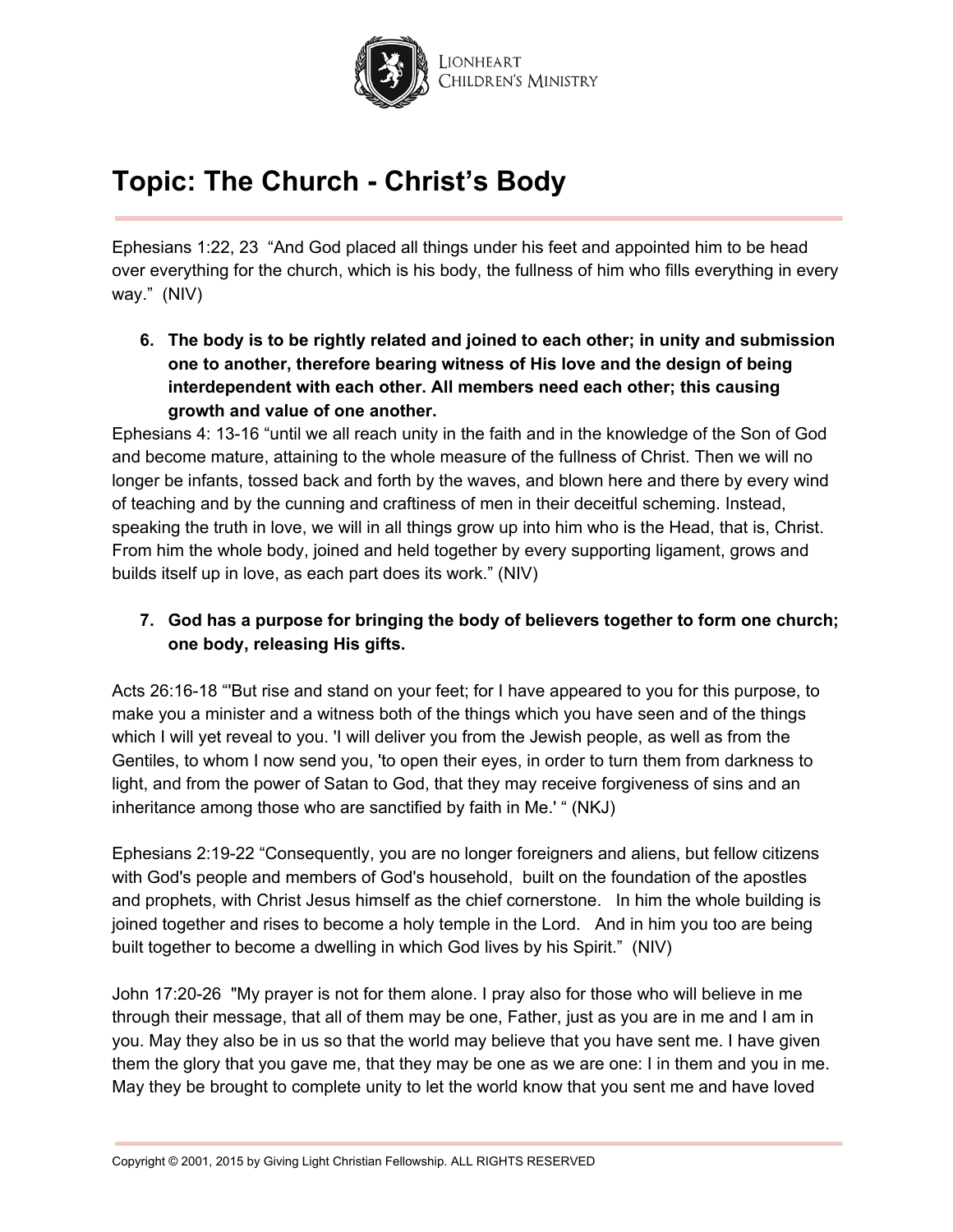

them even as you have loved me. "Father, I want those you have given me to be with me where I am, and to see my glory, the glory you have given me because you loved me before the creation of the world. "Righteous Father, though the world does not know you, I know you, and they know that you have sent me. I have made you known to them, and will continue to make you known in order that the love you have for me may be in them and that I myself may be in them."(NIV)

Rom 12:4-6 "Just as each of us has one body with many members, and these members do not all have the same function, so in Christ we who are many form one body, and each member belongs to all the others. We have different gifts, according to the grace given us....." (NIV)

**Memory Verse:** Romans 12:5 "So we, being many, are one body in Christ, and every one members one of another." (KJV)

Ephesians 5:27 "That He might present her to Himself a glorious church, not having spot or wrinkle or any such thing, but that she should be holy and without blemish. " (NKJ)

## **8. A healthy church offers us protection, connection, acceptance, unconditional love, forgiveness, belonging, family, expression, instruction, support,**

Colossians 2:18-19 "Don't let anyone declare you lost when you refuse to worship angels, as they say you must. They have seen a vision, they say, and know you should. These proud men (though they claim to be so humble) have a very clever imagination. But they are not connected to Christ, the Head to which all of us who are his body are joined; for we are joined together by his strong sinews, and we grow only as we get our nourishment and strength from God." (TLB)

Colossians 2:19 "And not holding fast to the Head, from whom all the body, nourished and knit together by joints and ligaments, grows with the increase that is from God." (NKJ)

1 Corinthians 12:1-31 Whole Chapter

**9. The church has diverse giftings and unique personalities. The gifts of the Father are a direct image of Him and are placed by His workmanship in each of us. All traits and characteristics are of equal value and needful to bring the fullness of God's kingdom to the earth.**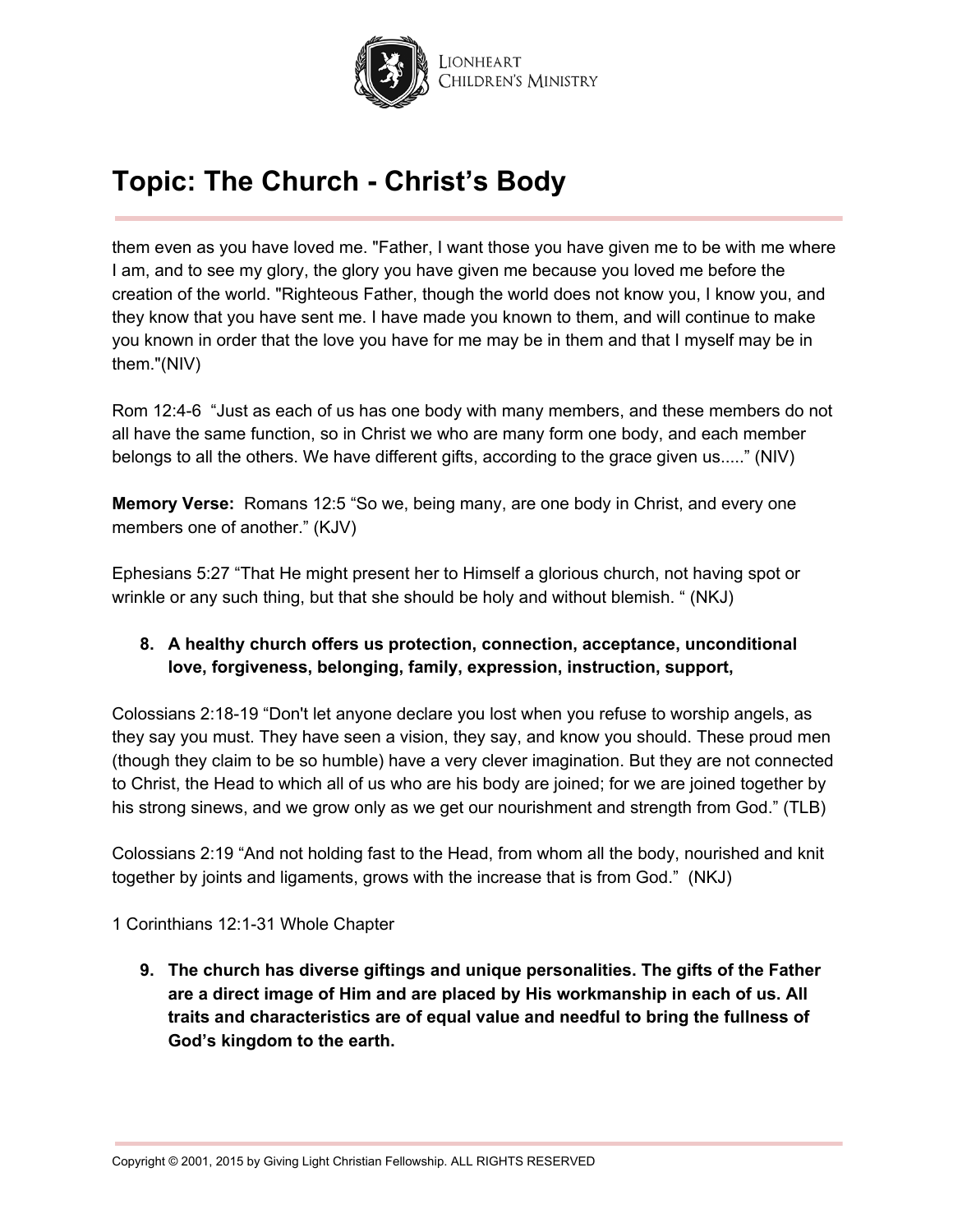

Romans 12:3-8 "For by the grace given me I say to every one of you: Do not think of yourself more highly than you ought, but rather think of yourself with sober judgment, in accordance with the measure of faith God has given you. Just as each of us has one body with many members, and these members do not all have the same function, so in Christ we who are many form one body, and each member belongs to all the others. We have different gifts, according to the grace given us. If a man's gift is prophesying, let him use it in proportion to his faith. If it is serving, let him serve; if it is teaching, let him teach; if it is encouraging, let him encourage; if it is contributing to the needs of others, let him give generously; if it is leadership, let him govern diligently; if it is showing mercy, let him do it cheerfully. (NIV)

- A. Prophesying
- B. Serving or Ministering
- C. Teaching
- D. Encouraging or Exhorts
- E. Giving
- F. Leading or Rules (as one who is put in front)
- G. Mercy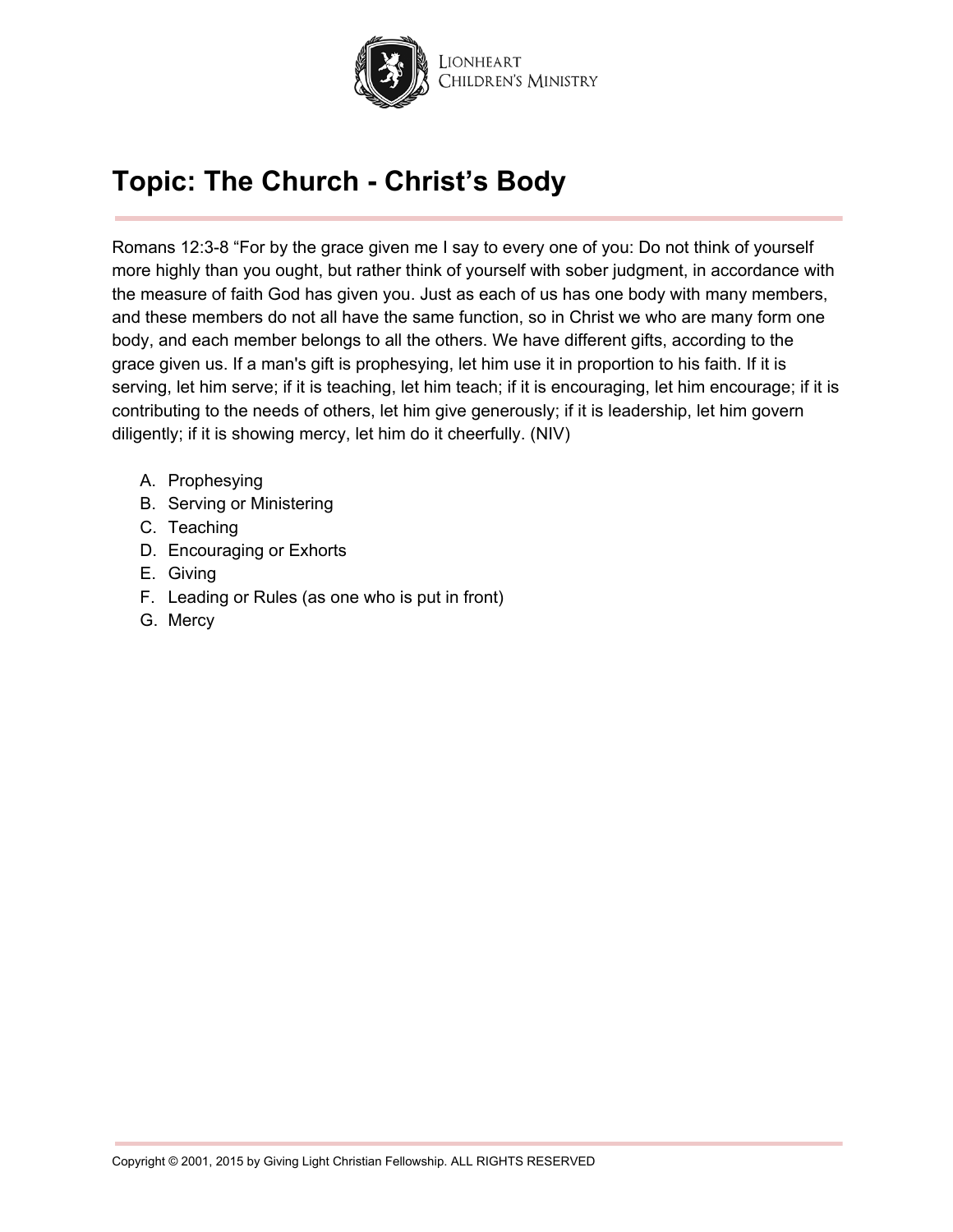

NAME:\_\_\_\_\_\_\_\_\_\_\_\_\_\_\_\_\_\_

THE CHURCH - CHRIST'S BODY STUDY SHEET

- 1. What is the church according to the Bible? (Circle the correct answer.)
	- A. The place where we get taught about Jesus
	- B. A big building with chairs, Bibles and instruments
	- C. The body of Christ
- 2. **Example 2. Example 2. Example 2. Example 2. is the head of the church and is building the church.**
- A. Pastor B. The president C. Jesus Christ D. All God's people
- 3. Say the memory verse three times and fill in the blank.

Memory Verse: Romans 12:5 "So we, being many, are body in Christ, and every one members one of another." (KJV)

4. On the back of this paper, draw a picture of how you see the church of Jesus Christ.

REQUIREMENTS: YOUNGER CHILDREN; QUESTIONS 1 - 4; OLDER CHILDREN; ALL

5. Do you have a favorite part of you body?

Would you miss a part of your body if you didn't have it?